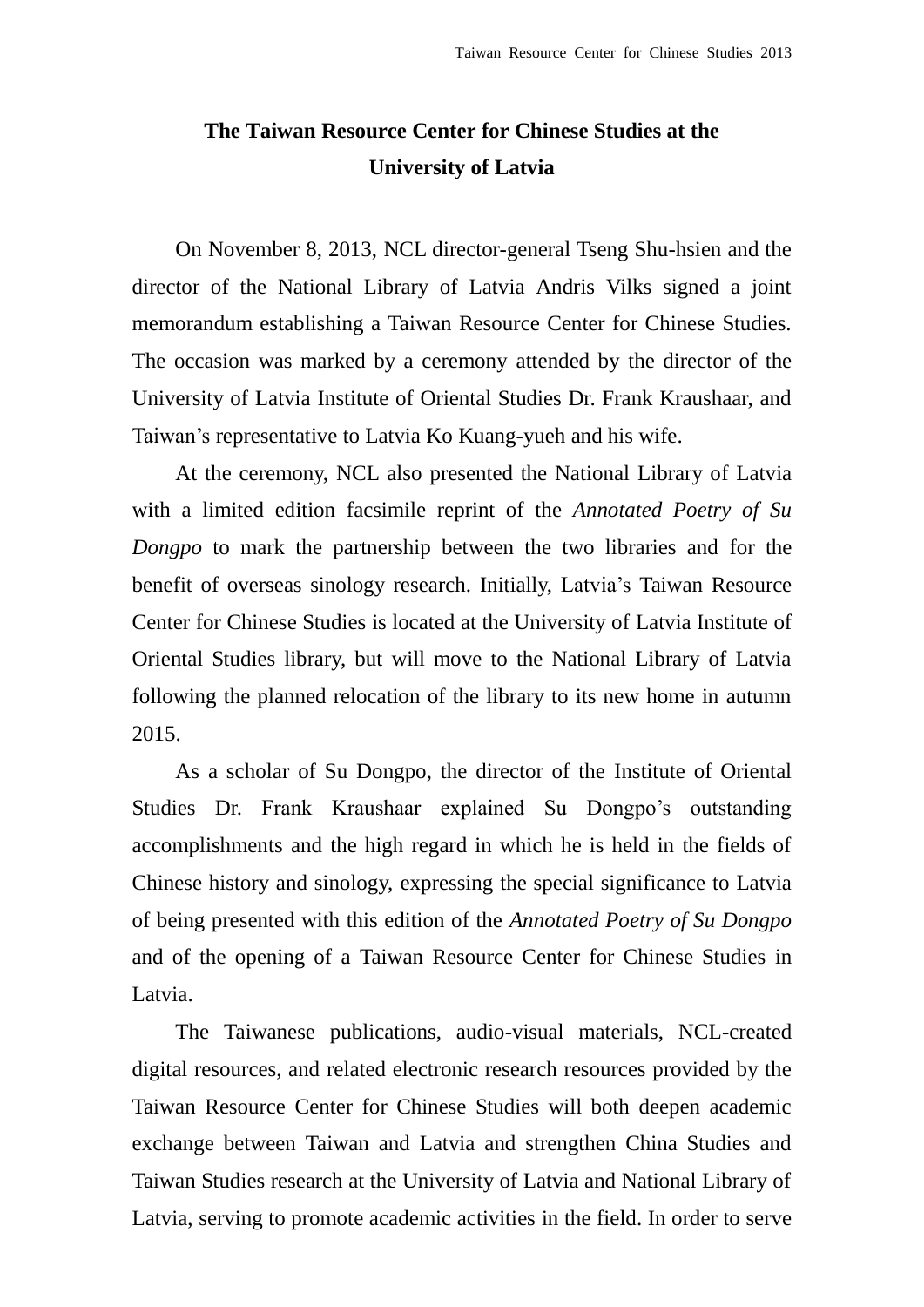a wider range of Chinese Studies scholars and promote overseas academic exchange, NCL will continue to disseminate research and share resources through the Resource Center, and to provide both the University of Latvia and National Library of Latvia with Taiwan's top publications and research resources.



NCL Director-General Tseng Shu-hsien (right) and director of the National Library of Latvia Andris Vilks (left) sign a joint memorandum establishing the Taiwan Resource Center for Chinese Studies in Latvia. Taiwan's representative to Latvia Ko Kuang-yueh (center) also attended the ceremony.



Taiwan's representative to Latvia Ko Kuang-yueh (center), National Library of Latvia Director Andris Vilks ( $2<sup>nd</sup>$  left), and NCL Director-General Tseng Shu-hsien ( $2<sup>nd</sup>$  right) pose for a photograph after the signing.